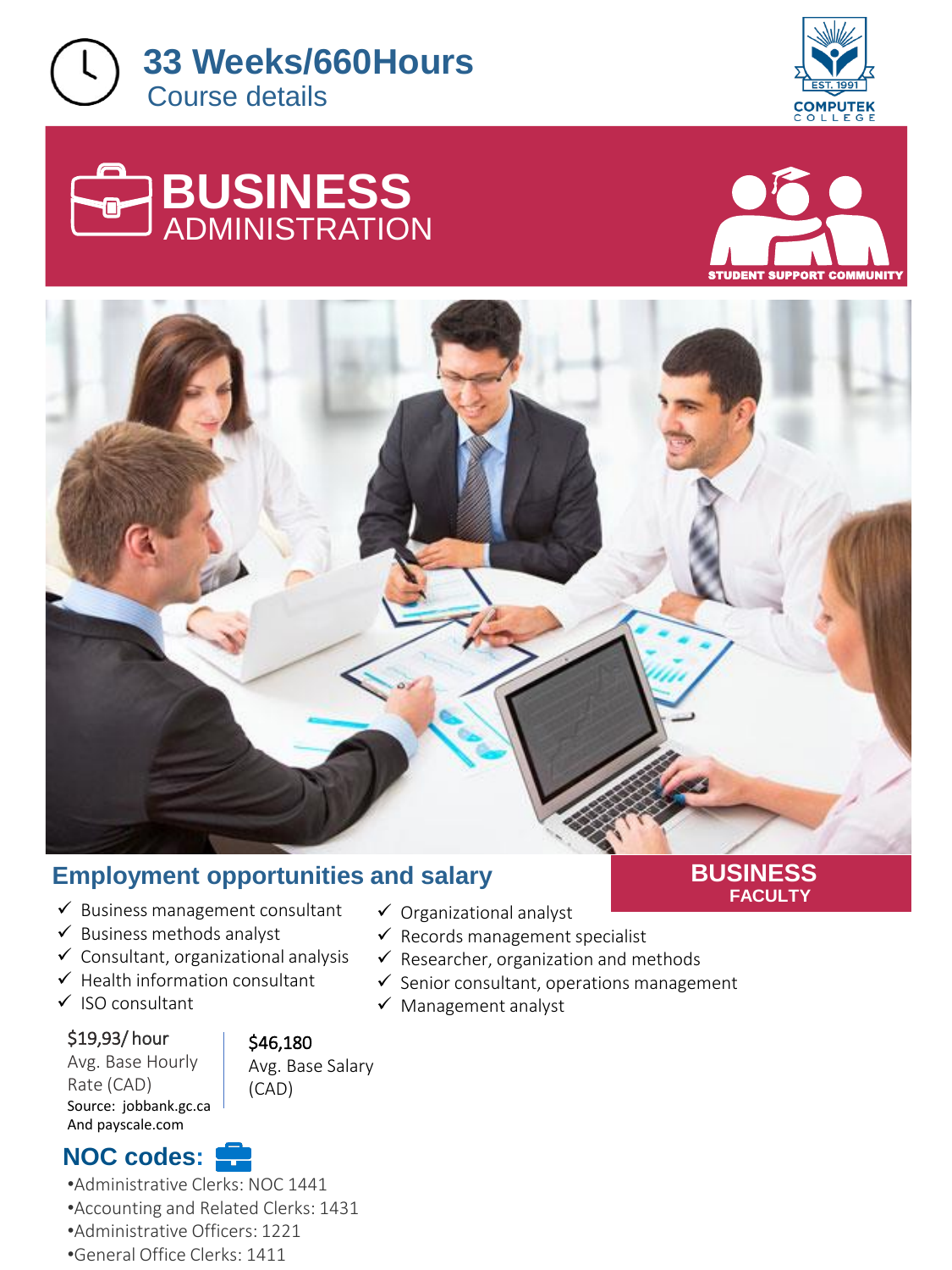Course details **33 Weeks/660Hours** 



## **Program Summary**

Our Business Administration Diploma program can prepare you for an exciting career in the corporate world by providing you with the training you need in the most relevant aspects of business and administration. Graduates who have the right combination of academic skills, personal drive and dedication can seek employment in a variety of business fields such as accounting, banking, marketing, and customer service.



# **Learning Focus**

- Microsoft Windows
- Microsoft Word (Basic , Intermediate & Advanced)
- Microsoft Excel (Basic )
- Microsoft PowerPoint
- Microsoft Outlook & Email
- Microsoft Access
- Bookkeeping & Accounting for Business
- Simply Accounting
- QuickBooks
- Office Procedures
- Human Resource Management
- Customer Service
- Business Writing
- Career Preparation





**What do business administrator do?**

A business administrator must oversee an organization's business activities and ensure they are efficient. These professionals often serve on an organization's board or governing council and serve as an intermediary between company employees, stakeholders, and customers, and they must coordinate operations that permit the business to thrive. Their typical duties may include human resources tasks, budgeting, administrator support, staff training, and facilitating staff meetings. The clerical tasks of a business administrator include organizing and writing documents, record-keeping, answering telephone inquiries, and constructing an organizational system for others to follow. In addition, the business administrator often informs upper- and lower-level management on updates with the company.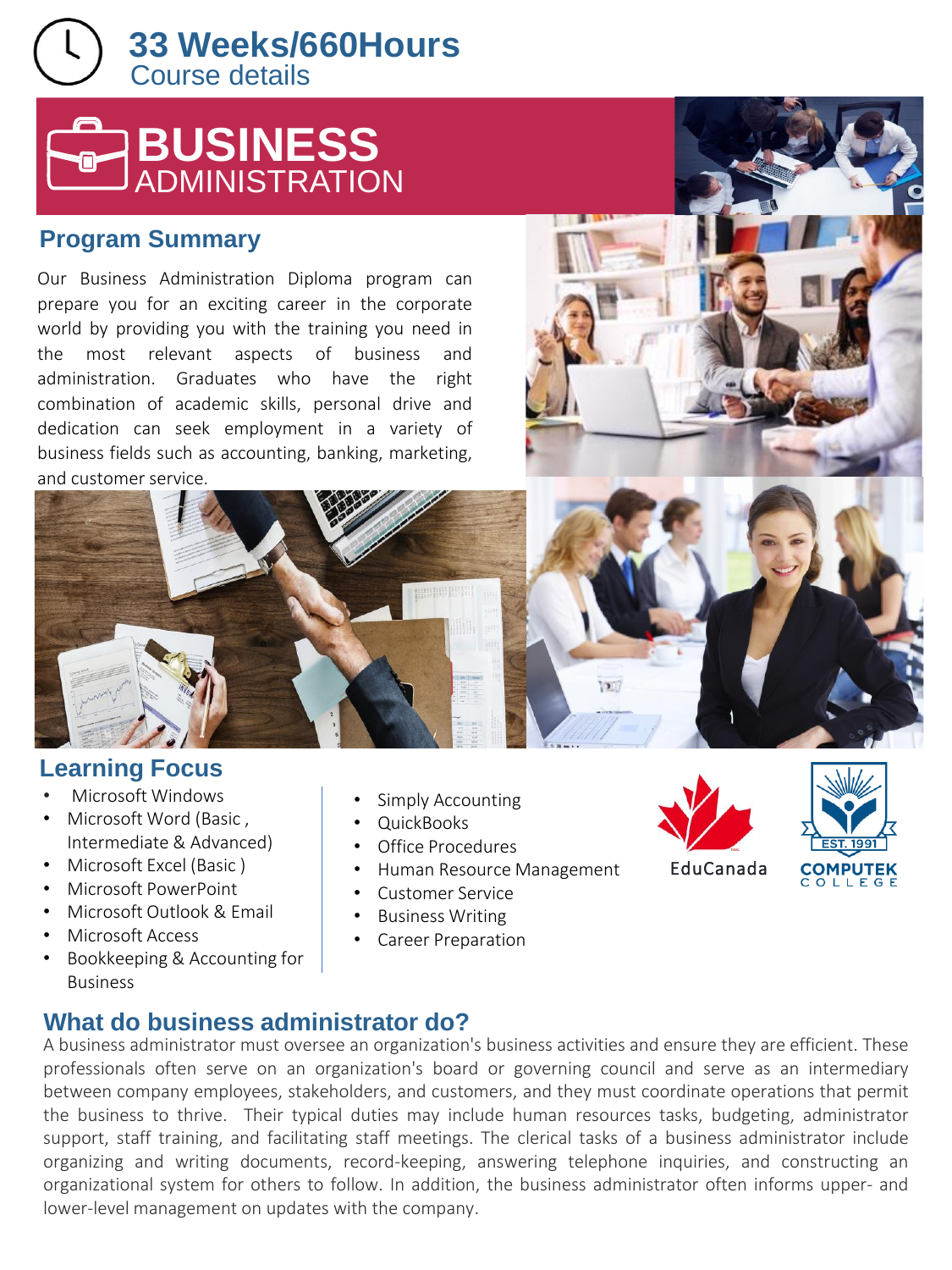### This course lets the student practice and demonstrates real-world job skills, document processing, interpersonal relations, communication and information management. The ability to use these skills will enable the students to adapt to the office environment.

**Microsoft Windows** 

In this module, the students will explore the basic system operating functions of Microsoft Windows, which include managing the desktop, files and folders, running applications, system settings and tools.

#### Microsoft Word (Basic , Intermediate & Advanced)

**BUSINESS**

ADMINISTRATION

125 The students will learn to compose and format formal business letters, reports, tables and other business forms. They will enter and edit text in documents and tables, change page layouts, and format using tabs and font styles to produce professional looking documents. Discover how to save and retrieve documents, activate spell-checking tools, use the mouse to activate the Tabs and create and edit documents.

#### **Microsoft Excel (basic)**

The module focuses on how to input and organize data; format and print worksheets and charts; as well as how to edit, move and copy text, formulas and files. In addition to creating formulas, graphs and pie charts, work with multiple worksheets, use advanced formatting techniques to track and analyze business operations and produce presentations and financial reports. 55

#### **Microsoft PowerPoint**

In this module the focus lies on how to create dynamic business presentations and slide shows. Students are taught how to create and modify presentations using edit text, add color, change fonts, layouts and background styles. 25

#### **Microsoft Outlook & Email**

Students can expect to cover such information as email composing, formatting as well as inserting attachments. As well, more advanced email manipulation topics and customization are addressed, such as filtering mail, creating folders, templates and rule wizard applications. 25

#### **Microsoft Access**

This program of Microsoft office suite , will teach students how two use MS Access to manage business data . Students will learn how to enter and edit data using tables and forms they have created, how to query ,sort and create reports using wizards . 50

#### **Bookkeeping & Accounting for business**

75 This module introduces the students to the basics of bookkeeping and the fundamentals of accounting. At the conclusion of this module, students will be able to understand the usefulness and importance of accounting procedures as business-owners, managers, or office-workers.

#### **Simply Accounting**

50 In this course students will be comfortable with computerized accounting principles as well as the installation, configuring and use of Simply Accounting.

#### **QuickBooks**

50 Students learn how to set up new data files, vendors and customers lists, process A/P and A/R transactions, and create reports and graphs in QuickBooks to support small business activities.

#### **Office Procedures**

50



50

**Hours**